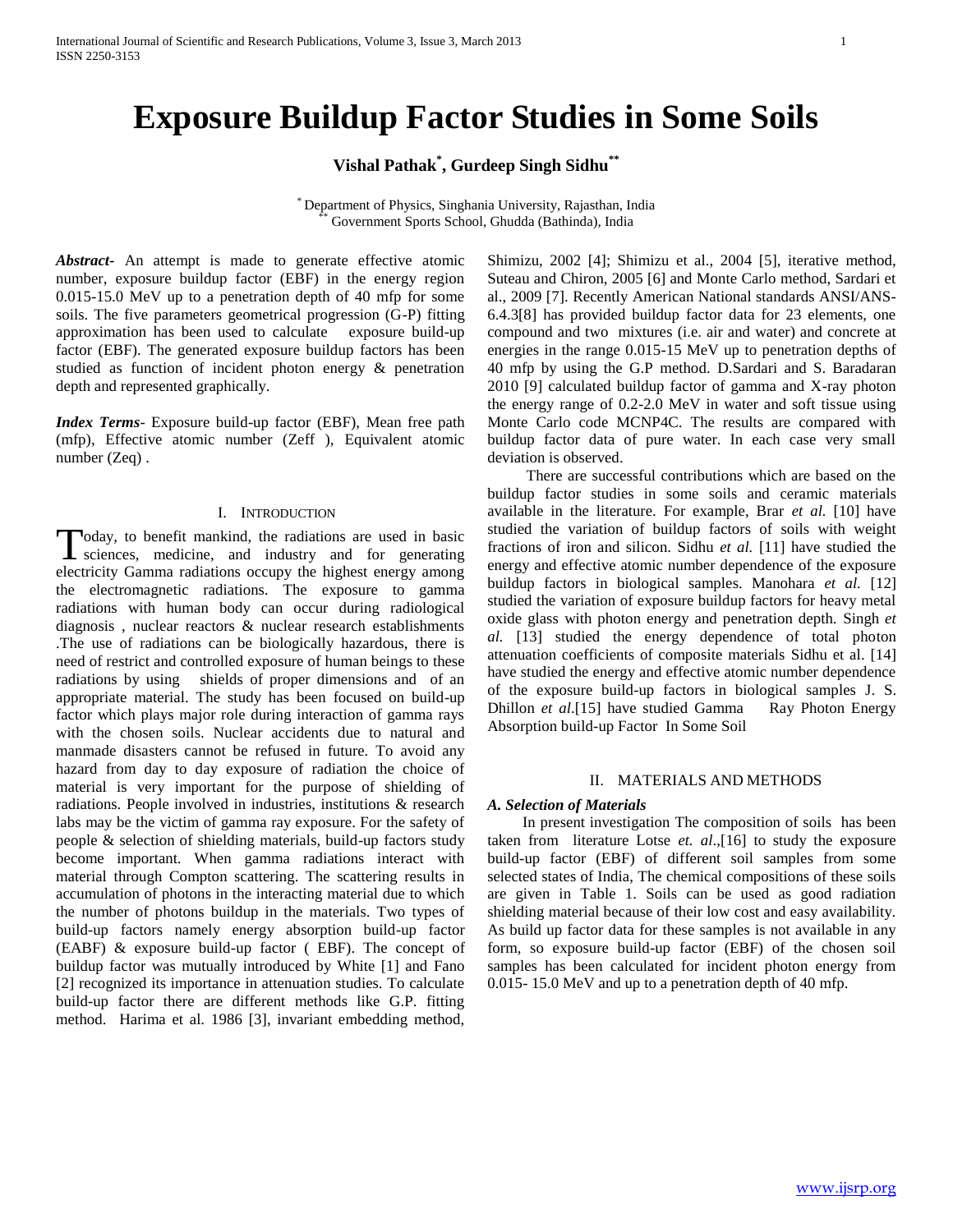| <b>Chemical</b><br>composition<br>Of soil | <b>Red Soil</b><br>(Bangalore)<br>$S_1$ | <b>Red Soil</b><br>(Thiruvallam)<br>S <sub>2</sub> | <b>Black Soil</b><br>(Coimbatore)<br>$S_3$ | <b>Black</b><br>Soil<br>(Indore)<br>$S_4$ |
|-------------------------------------------|-----------------------------------------|----------------------------------------------------|--------------------------------------------|-------------------------------------------|
| SiO <sub>2</sub>                          | 54.34                                   | 50.44                                              | 59.80                                      | 62.46                                     |
| $Al_2O_3$                                 | 28.70                                   | 35.70                                              | 17.40                                      | 18.90                                     |
| Fe <sub>2</sub> O <sub>3</sub>            | 16.00                                   | 20.00                                              | 8.00                                       | 10.00                                     |
| CaO                                       | 1.12                                    | 1.68                                               | 4.62                                       | 4.48                                      |
| $P_2O_5$                                  | 0.06                                    | 0.09                                               | 0.09                                       | 0.08                                      |
| $K_2O$                                    | 1.80                                    | 2.72                                               | 3.85                                       | 2.71                                      |
| MgO                                       | 0.21                                    | 0.23                                               | 0.21                                       | 0.23                                      |

**Table 1. Percentage Chemical Composition of the chosen soil samples**

#### **B. Computational Work***:*

 Build-up factors are computed by using G.P. fitting parameters and the equivalent atomic number Zeq of selected soil samples following three steps given below:

### **Step1. Calculations for equivalent atomic number (Zeq):**

 To compute equivalent atomic number of chosen soil samples, the value of Compton partial attenuation coefficient ( $\mu_{\text{compton}}$ ) and total attenuation coefficient ( $\mu_{\text{total}}$ ) in cm2/g are obtained for selected samples in the energy range of 0.015 to 15.0 MeV by using the state of art and convenient computer program WinXCOM computer program Gerward et al. [17]; Gerward et al. [18]) initially developed as XCOM, Berger and Hubbel, [19]. Ratio R ( $\mu$  compton/ $\mu$  total) for selected samples is calculated at energies 0.015 to 15.0 MeV using a simple computer program. For the interpolation of Zeq for selected samples, the ratio R of particular sample at a given energy is matched with the corresponding ratio of elements at the same energy. For the case, where the ratio R lies between two

successive ratios of known elements, the value of Zeqis interpolated using following formula, Sidhu et al., 2000 [20] The value of  $Z_{eq}$  was interpolated by using the following formula of interpolation:

$$
Z_{eq} = \frac{Z_1 (\log R_2 - \log R) + Z_2 (\log R - \log R_1)}{\log R_2 - \log R_1}
$$
  
(1)

 Where Z1 and Z2 are the elemental atomic numbers corresponding to the ratios  $(\mu_{comp} /$   $\mu$ total) R1 and R2 respectively and R is ratio for given material at a particular energy. The computed Zeq for selected soil samples is given in table 2.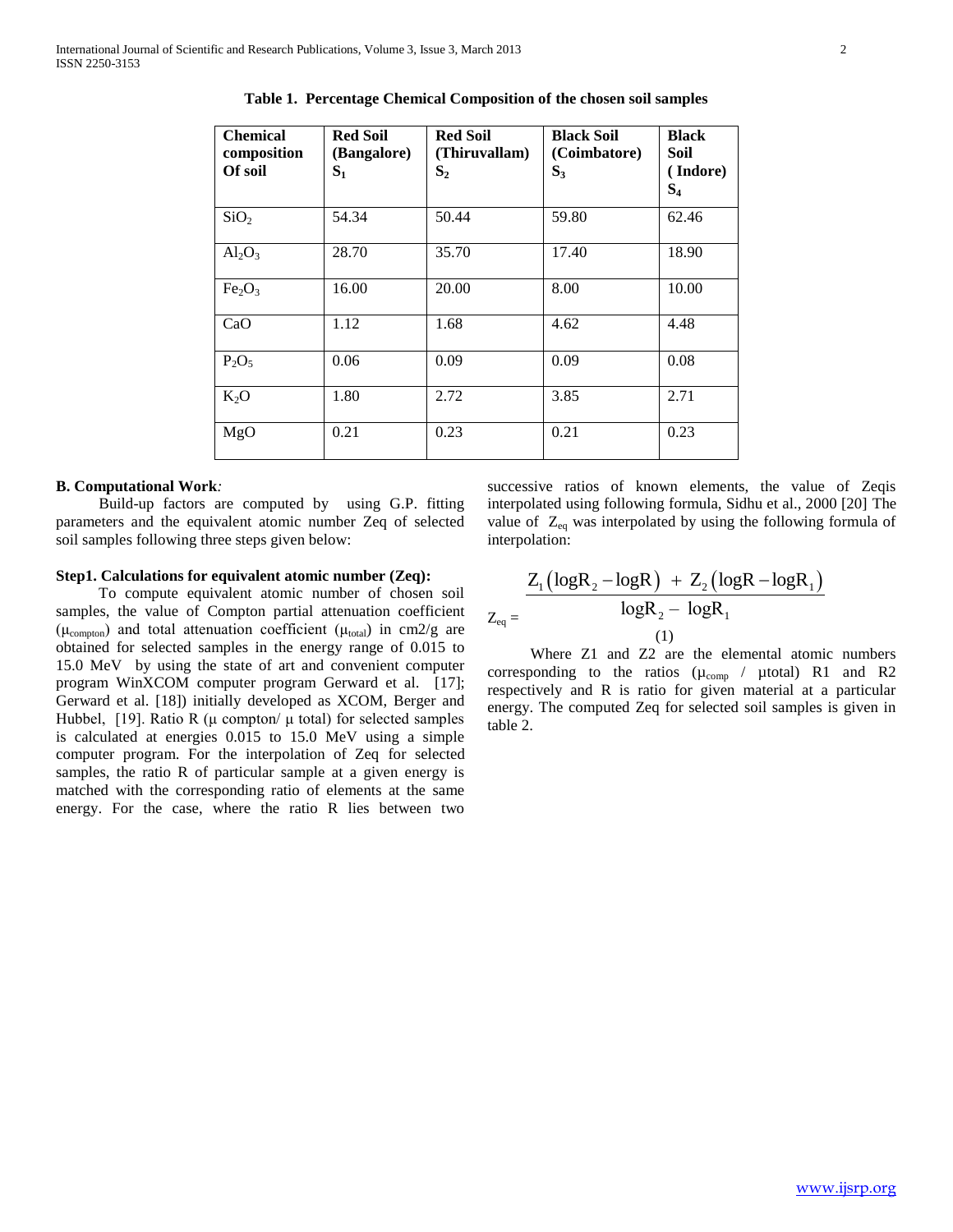| Sr No            | <b>Energy</b><br><b>MeV</b> | <b>Equivalent</b><br>atomic<br>number |       |       |       |  |
|------------------|-----------------------------|---------------------------------------|-------|-------|-------|--|
|                  |                             | $S_1$                                 | $S_2$ | $S_3$ | $S_4$ |  |
| $\mathbf{1}$     | 0.015                       | 14.49                                 | 14.64 | 13.53 | 13.72 |  |
| $\boldsymbol{2}$ | 0.02                        | 14.71                                 | 14.88 | 13.68 | 13.89 |  |
| 3                | 0.03                        | 14.93                                 | 15.1  | 13.86 | 14.13 |  |
| $\overline{4}$   | 0.04                        | 15.07                                 | 15.27 | 13.98 | 14.21 |  |
| 5                | 0.05                        | 15.19                                 | 15.37 | 14.06 | 14.32 |  |
| 6                | 0.06                        | 15.27                                 | 15.51 | 14.17 | 14.4  |  |
| 7                | 0.08                        | 15.4                                  | 15.64 | 14.21 | 14.45 |  |
| 8                | 0.1                         | 15.54                                 | 15.78 | 14.29 | 14.59 |  |
| 9                | 0.15                        | 15.49                                 | 15.49 | 13.98 | 14.92 |  |
| 10               | 0.2                         | 16.92                                 | 16.92 | 14.49 | 14.49 |  |
| 11               | 0.3                         | 16.99                                 | 16.99 | 14.5  | 14.5  |  |
| 12               | 0.4                         | 16.5                                  | 16.5  | 14.5  | 14.5  |  |
| 13               | 0.5                         | 16.5                                  | 16.5  | 14.5  | 14.5  |  |
| 14               | 0.6                         | 16.5                                  | 16.5  | 14.5  | 14.5  |  |
| 15               | 0.8                         | 16.5                                  | 16.5  | 14.5  | 14.5  |  |
| 16               | $\mathbf{1}$                | 16.5                                  | 16.5  | 14.5  | 14.5  |  |
| 17               | 1.5                         | 16.5                                  | 16.5  | 14.5  | 14.5  |  |
| 18               | $\overline{c}$              | 12.92                                 | 12.94 | 12.88 | 12.88 |  |
| 19               | 3                           | 12.66                                 | 12.66 | 11.72 | 11.72 |  |
| 20               | $\overline{4}$              | 12.39                                 | 12.39 | 11.94 | 11.94 |  |
| 21               | 5                           | 12.57                                 | 12.57 | 11.99 | 11.99 |  |
| 22               | 6                           | 12.29                                 | 12.29 | 11.92 | 11.92 |  |
| 23               | 8                           | 12.49                                 | 12.49 | 12.16 | 12.16 |  |
| 24               | 10                          | 12.28                                 | 12.42 | 11.73 | 11.91 |  |
| 25               | 15                          | 12.5                                  | 12.62 | 11.89 | 12.01 |  |

 $\mathbf P$ 

(2)

## **Table 2 Equivalent atomic numbers (Zeq) of soil samples**

## **Step2 – Computation of G-P fitting function parameters**

 The G.P fitting parameters were calculated by simple process of interpolation.These parameters were then used to generate exposure buildupfactor for soil samples by using the formula which is given by Harima et al.( 1986) [21]for chosen energy range of 0.015 to 15.0 MeV.and upto a penetration depth of 40 mean free path.The computed values of Zeq for the chosen samples of soil were used to interpolate G- P fitting function parameters for the energy absorption buildup factors in chosen energy range ( 0.015 to 15.0MeV) and penetration depth( 1- 40 mfp) . The formula, Sidhu et al., 2000 [20] used for the purpose of interpolation of the G.P. fitting parameters is given below:

$$
= \frac{P_1 (log Z_2 - log Z_{eq}) + P_2 (log Z_{eq} - log Z_1)}{log Z_2 - log Z_1}
$$

 where P1 and P2 are the values of G.P. fitting parameters corresponding to atomic number Z1 and Z2 respectively at a given energy and Zeq is the equivalent atomic number of chosen soils at same energy

#### **Step3 – Computation of Energy absorption build-up factors**

 The G-P fitting parameters were then used to generate exposure build-up factor for the chosen samples for energy range of 0.015 to 15.0 MeV. using the following G.P fitting formula given by Harima *et al.*[21]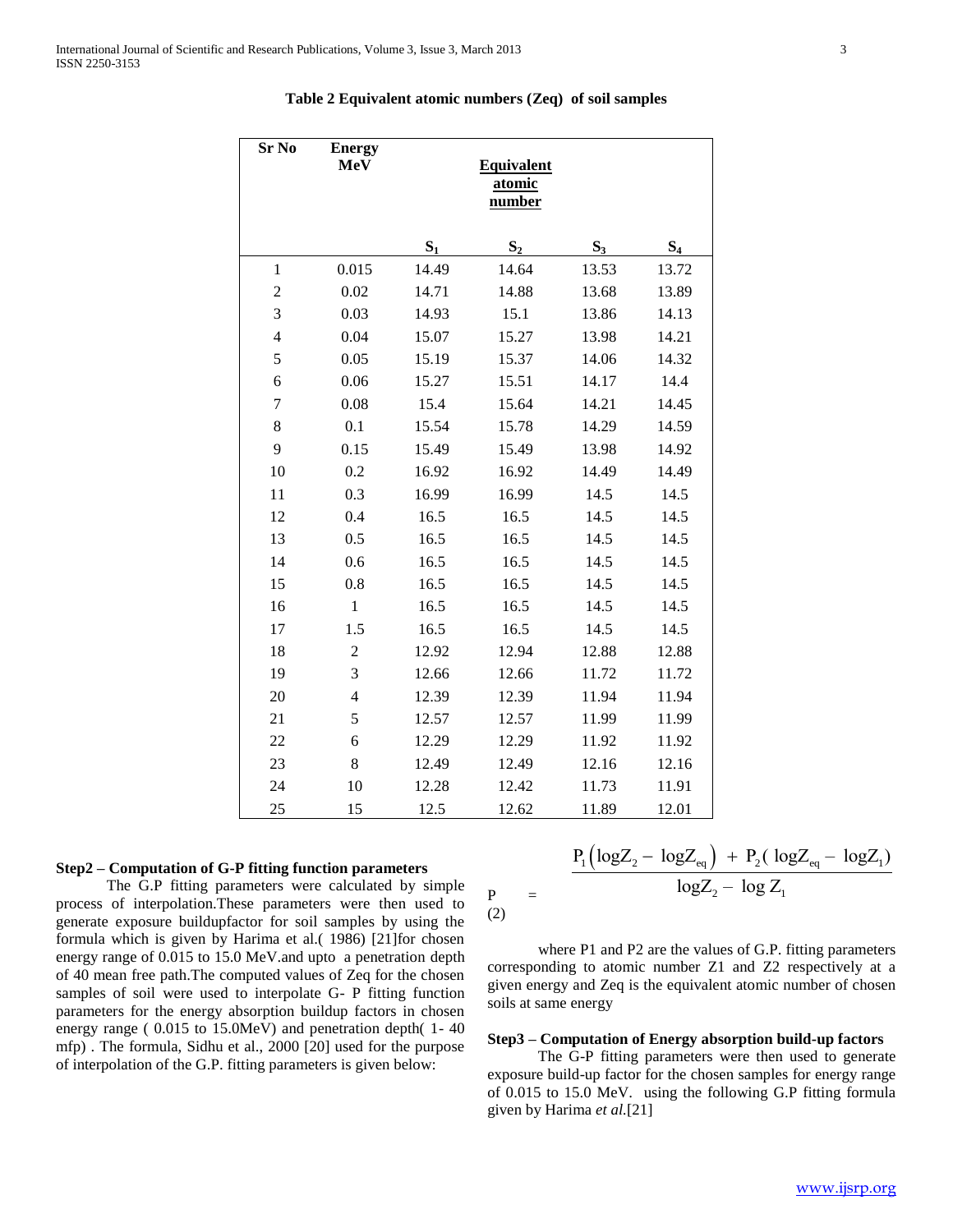$$
B(E,x) = 1 + \frac{(b-1) (k^{x} - 1)}{K-1}
$$
  
For  $K \ne 1$   
or  $K \ne 1$   
or  $K \ne 1$   
(3)  

$$
B(E,x) = 1 + (b-1)x
$$
 for  $K=1$   
(4)  

$$
\frac{\tanh(x/x_{k} - 2) - \tanh(-2)}{1 - \tanh(-2)}
$$
  

$$
K(E, x) = cx^{a} + d_{a}
$$
  
(5)

 Where E is the incident photon energy, x is the penetration depth in mean free path and b,c,a,  $X_k$  and d are G-P fitting parameters . The parameter  $K$  ( $E$ ,  $x$ ) represents photon dose multiplication and change in the shape of spectrum with increasing penetration depth. K is represented by tangent hyperbolic function of penetration depth in mfpHere the mean free path (mfp) is defined as the average distance that photons of a given energy travel before an two successive interactions in a given medium occur. It is equal to the reciprocal of the attenuation coefficient. The ratio of the total value of a specified radiation quantity at any point to the contribution to that value from radiation reaching the point without having undergone any collision is called "buildup factor".

### III. RESULTS AND DISCUSSION

 The chemical composition of chosen soils is listed in Table 1. Table 2 shows the obtained equivalent atomic numbers of the chosen soil samples. The generated energy absorption build-up factor EABF values for soil samples have been shown in graphical form at fixed penetration depth (Figs. 1 to 4) as well as at fixed energy values (Figs. 5 to 8) and (Figs 9 to 12)., The generated exposure build-up factor values are plotted against the penetration depth (mfp) for chosen soil samples for energy from .015 to 15 MeV with penetration depth up to 40mfp.From present results it is concluded that for chosen soil samples the energy absorption build-up factor (EABF) increases with increase in penetration depth. It is also seen that the Energy absorption build-up factor values are extremely large for low energies nearly up to 0.1 MeV , and increases with greater penetration depth. The increase in exposure build-up factor with penetration depth is small for low energies' and for high energies it increases rapidly.

## **1. Effect of Incident Photon Energy on Exposure Buildup Factor(EBF)**

 From Figs. 1 to 4 it has been observed that EBF values of chosen soils start increasing with increase in photon energy up to a maximum energy at intermediate energies and then further start decreasing with increase in energy of gamma ray. Here the low value of buildup factor around 0.015 MeV is due to predominance of photo electric effect in this energy region which results in fast removal of low energy photons, thereby not allowing these photons to buildup. It is further observed that in the energy range 0.15 MeV to 0.8 MeV the buildup factor values are high for a given penetration depth due to dominance of Compton Effect. Which only helps in the degradation of photon energy and fails to remove a photon completely. Because of

multiple scattering of photons they exist for longer time in material which leads to a higher value of buildup factor. Here it is also observed that at gamma ray energy 0.2 MeV, buildup factor value is very high because of exclusive dominance of Compton effect. Furthermore it is also observed that for energies greater than 2.0 MeV, the dominance of pair production phenomenon over Compton effect increases, so values of buildup factor decreases. The variation of EBF with incident photon energy seem to be independent of chemical composition of chosen soils beyond 2.0 MeV respectively. 0.01 0.1

## **2. Effect of Penetration Depth on Exposurer Buildup Factor**

 The values of EBF of chosen soils increase with the increase in penetration depth. At lowest photon energy 0.015 MeV EBF values are low because of dominance of photoelectric effect, but at 0.2 MeV photon energy EBF values are much higher due to dominance of Compton effect. It can also be seen, at photon energy 5 and 15 MeV EBF values are low due to predominance of pair- production as in (figs. 5 to 8).

 The curves of different energies show that there is continuous increase in EBF with increase in penetration depth for all soil samples. It is due to the fact that the increase in penetration depth increases the interaction of gamma-radiation photons with matter which results in generation of large number of low energy photons due to occurrence of Compton scattering process.The values of EBF of chosen soil increases with increase in penetration depth between 15 to 40 mfp at energy range of 5-15 MeV. The reason behind the pair production process starts pre- dominating and results with an electronpositron pair for lower penetration depth, these particles may escape from the material or after multiple collisions with in the material comes to rest and further annihilates. With the increase in penetration depth, these secondary gamma rays (as a result of annihilation) contribute to the rise in intensity of the primary gamma rays

### **3 Effect of Effective Atomic Number on EBF**

 As in Table 2 every soil have different Zeq at various energy levels, so to assign a particular atomic number to each material, mean of Zeq of each sample at various photon energies is calculated and mean so calculated is treated as the effective atomic number i.e. Zeff of that soil

$$
Z_{\text{eff}} = \frac{\sum_{B=0.015}^{15.0} Zeq}{25}
$$
 (6)

.

Values of Zeff of Soil samples i.e  $S_1$ ,  $S_2$ ,  $S_3$  and  $S_4$  are 14.76, 14.83,13.51 and 13.64 respectively. This is very helpful in studying the behaviour of buildup factor of different chosen soils at fixed penetration depths and fixed photon energy.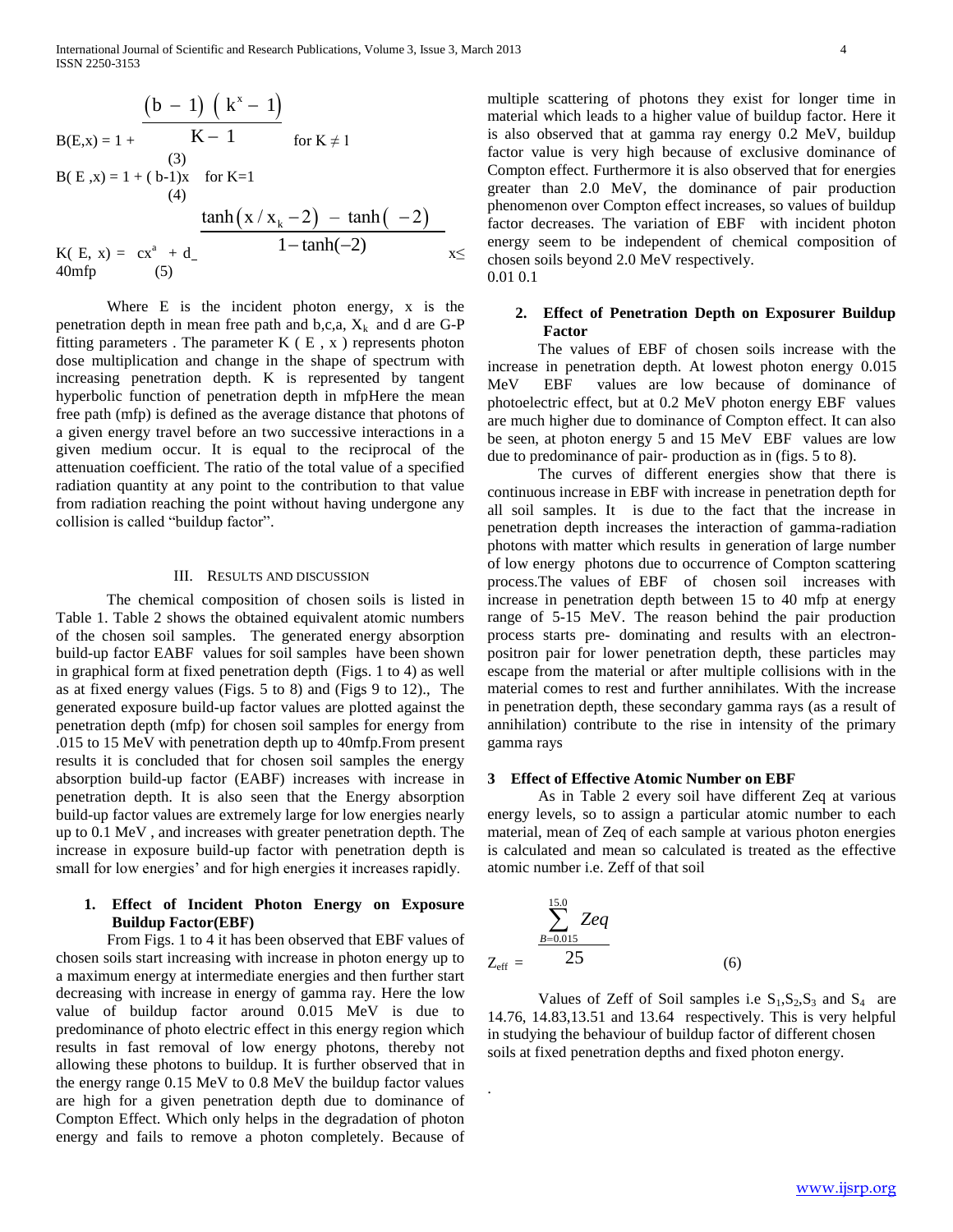#### IV. CONCLUSIONS

 This study of build-up factor of chosen soils will be helpful in estimating the transport and degradation of gamma radiations in these chosen soil samples.Generaly Lead and Mercury are used as shielding materials. But due to their high cost and non availability these are difficult to use at large scale. Soils can be used as a gamma-ray shielding material in field experiments which is suitable from the point of view of cost and availability. Above studies projects Soil as a potential radiation shielding material



**Figure 1 Variation of Exposure build-up factor with incident photon energy(MeV)**



#### ACKNOWLEDGMENT

 The authors are grateful to Berger and Hubbell for providing the convenient computer program XCOM/WinXcom with the help of National Institute of Standards and Technology, Gaithersburg.



**Figure 2 Variation of Exposure build-upfactor with incident photon energy(MeV)**



**Figure 3 Variation of Exposure build-up factor with incident photon energy(MeV)**



**Figure 4 Variation of Exposure build-up factor with incident photon energy(MeV)**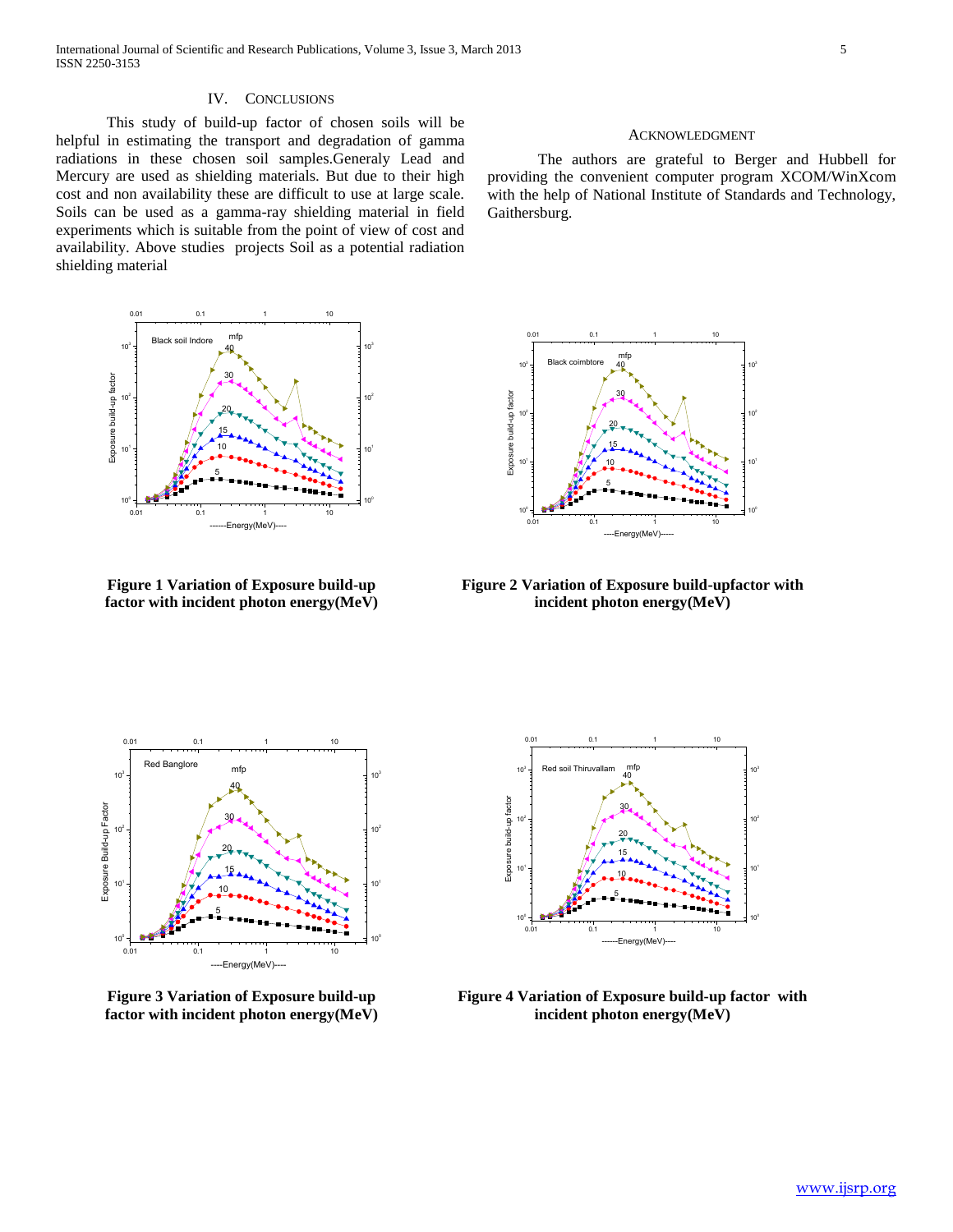

**Fig. 5 The EBF for soils upto 40mfp**



**Fig. 6 The EBF for soils upto 40mfp**



**Fig. 7 The EBF for soils upto 40mfp**



**Fig. 8 The EBF for soils upto 40mfp**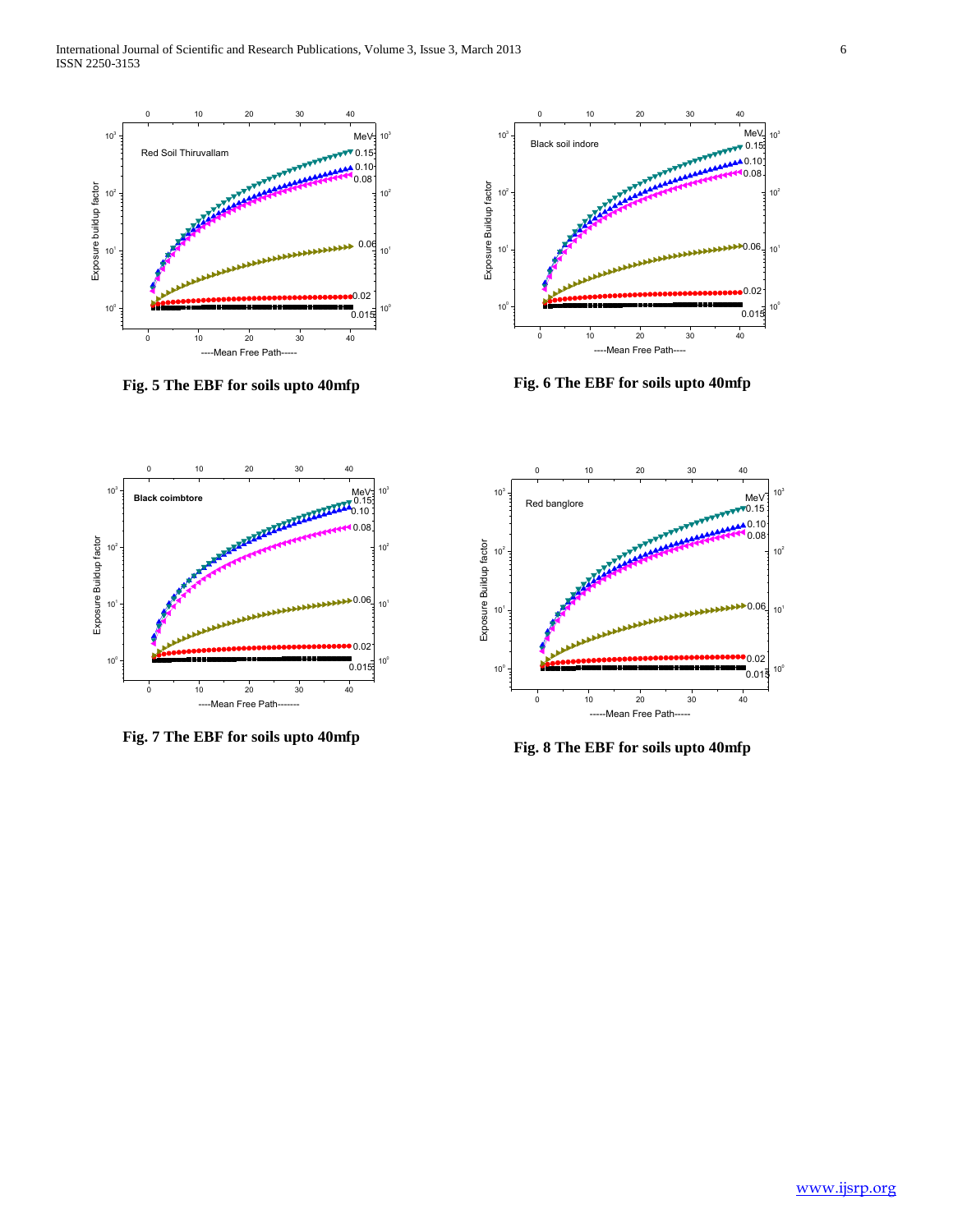

**Fig. 9 The EBF for soils upto 40mfp**



**Fig.10 The EBF for soils upto 40mfp**



**Fig.11 The EBF for soils upto 40mfp**



**Fig.12 The EBF for soils upto 40mfp**

#### **REFERENCES**

- [1] White, G. R ,1950.,The penetration and deffusion of  ${}^{60}Co$   $\gamma$ -rays in water using spherical geometry,Rev. 80,, 154.
- [2] Fano, U, 1953, Г-ray attenuation part II-analysis of penetration,Nucleonics 11, 55.
- [3] Harima, Y. and Sakamoto, Y, 1986. Validity of the geometric progression formula in approximating the gamma ray build-up factors. Nucl. Sci. Eng. 94, 24 - 35.
- [4] Shimizu, A, 2002. Calculations of gamma ray buildup factors up to depths of 100 mfp by the method of invariant embedding, (I) analysis of accuracy and comparison with other data. J.Nucl. Sci. Technol. 39, 477- 486,.
- [5] Shimizu, A., Onda, T., Sakamoto, Y, 2004. Calculations of gamma ray buildup factors up to depths of 100 mfp by the method of invariant embedding, (III) generation of an improved data set. J. Nucl. Sci. Technol. 41, 413 – 424.
- [6] Suteau, C., Chiron, M, 2005. An iterative method for calculating gamma ray buildup factors in multi-layer shields. Radiat. Prot. Dosim. 116, 489 – 492.
- [7] Sardari,D., Abbaspour,A., Baradaran, S., Babapour, F,2009. Estimation of gamma and X-ray photons buildup factor in soft tissue with Monte Carlo method. Appl. Radiat. Isot. 67, 1438 – 1440,.
- [8] ANSI/ANS-6.4.3,1991. Gamma ray attenuation coefficient and buildup factors for engineering materials, American Nuclear Society, LaGrange Park, Illinois.
- [9] Sardari,D and S.baradaran ,2010 Semi empirical relationship for photon buildup factor in soft tissue and water. Radiation protection dosimetry 10.1093/rpd/ncq 212.
- [10] Brar, G.S., Sidhu, G.S.,Sandhu P.S., Mudahar, G.S.,1998.Variation of buildup factors of soil with weight fractions of Iron andsilicon.,*Appl. Radiat. Isot*., 49, 977-980.
- [11] Sidhu, G.S, Singh P.S, Mudahar G.S, *J. radiol. Prot*., 20, 2000, 53.
- [12] Manohara S.R, Hanagodimath S.M, Gerward L., Mittal K.C,2011Exposure buildup factors of heavy metal oxide glass: A radiation Shield Journal of the Korean Physical Society, 59, no. 2, 2039-2042.
- [13] Singh M., Mudahar G.S, 1992. Energy dependence of total photon attenuation coefficients of composite material, *Int. J. Appl. Radiat. Isot. (U.S.A.)*, 43, 907
- [14] Sidhu G.S, Singh P.S, Mudahar G.S, Radiol J. Prot. 20, 2000, 53.
- [15] Dhillon, Singh Barjinderpal and Sidhu G.S,2012 .Gamma Ray Photon Energy Absorption Buildup Factor Study In Some Soils. International Journal of Scientific and Research Publications